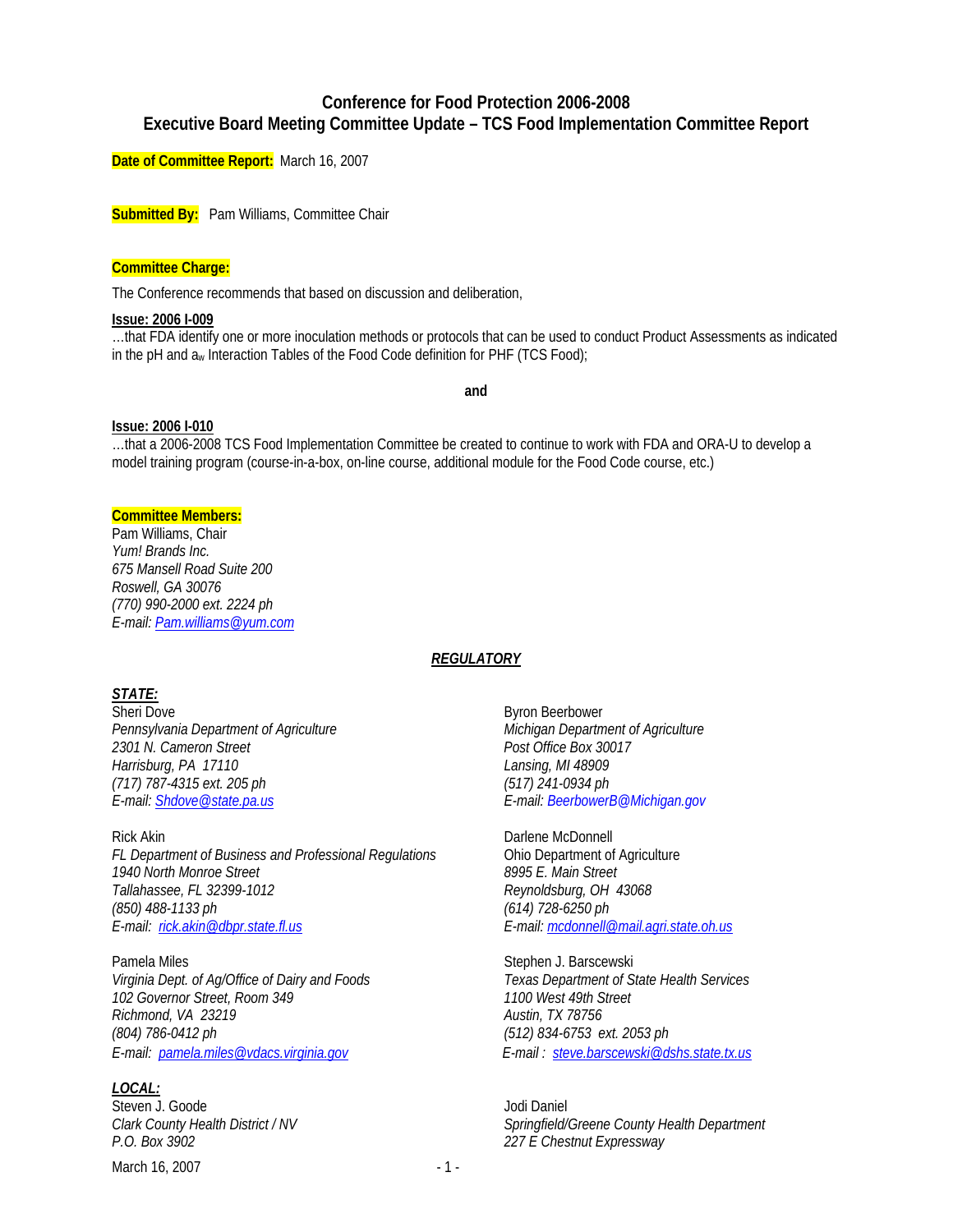Las Vegas, NV 81127 and Springfield, MO 65810 *(702) 383-1263 (417) 864-1583* 

Debbie Watts *Tulsa Health Department 4616 E. 15th Street Tulsa, OK 74112 (918) 595-4305 E-mail: dwatts@tulsa-health.org*

### *FEDERAL:*

Shirley B. Bohm Allan Tart *FDA/CFSAN FDA/ Southeast Regional Office 5100 Paint Branch Pkwy. HFS-627 60 Eight Street N.E. College Park, MD 20740-3835 (301) 436-2096 (404) 253-1267 E-mail: Shirley.bohm@cfsan.fda.gov E-mail: atart@ora.fda.gov*

Courtney Halbrook **Liza Frias** *Brinker International* **Albertsons** *6700 LBJ Freeway, Suite 3105 1421 S. Manhattan Avenue Dallas, TX 75240 Fullerton, CA 92831-5221 (972) 770-1777 (714) 300-6813 E-mail: courtney.halbrook@brinker.com E-mail: liza.frias@albertsons.com* 

Christine Andrews<br>
National Restaurant Association<br>
Vnited Fresh *Washington, DC 20036 Davis, CA 95616 (202) 331-5985 (530) 756-8900 E-mail: candrews@dineout.org E-mail: jgorny@uffva.org*

Dr. Arthur J. Miller Cas Tryba Exponent, Inc./Food & Chemical Practice Big Y Foods, Inc. *401 Telsa Drive, Suite L 2145 Roosevelt Avenue P.O. Box 7840 (301) 464-4063 (413) 504-4450 E-mail: amiller@exponent.com E-mail: tryba@bigy.com* 

Gale Prince **Pamela Ross-Kung** *The Kroger Company <b>Ross-Kung Management, Inc. Ross-Kung Management, Inc. 1014 Vine Street, KW3 73 South Avenue Cincinnati, OH 5202 Revere, MA 02151 (513) 762-4209 (781) 706-0999 E-mail: gail.prince@kroger.com E-mail: prosskung@rkm.us*

Thomas L. Schwarz *International Inflight Food Service Association 5700 Waters Edge Landing Court Burke, VA 22015 (703) 250-5445 E-mail: tls4haccp@aol.com* 

*E-mail: goode@cchd.org E-mail: jdaniel@ci.springfield.mo.us*

## *INDUSTRY*

*National Restaurant Association United Fresh Fruit and Vegetable Association 1200 17th Street 430 Grand Avenue* 

*Arnold, MD 20715 Springfield, MA 01102-7840*